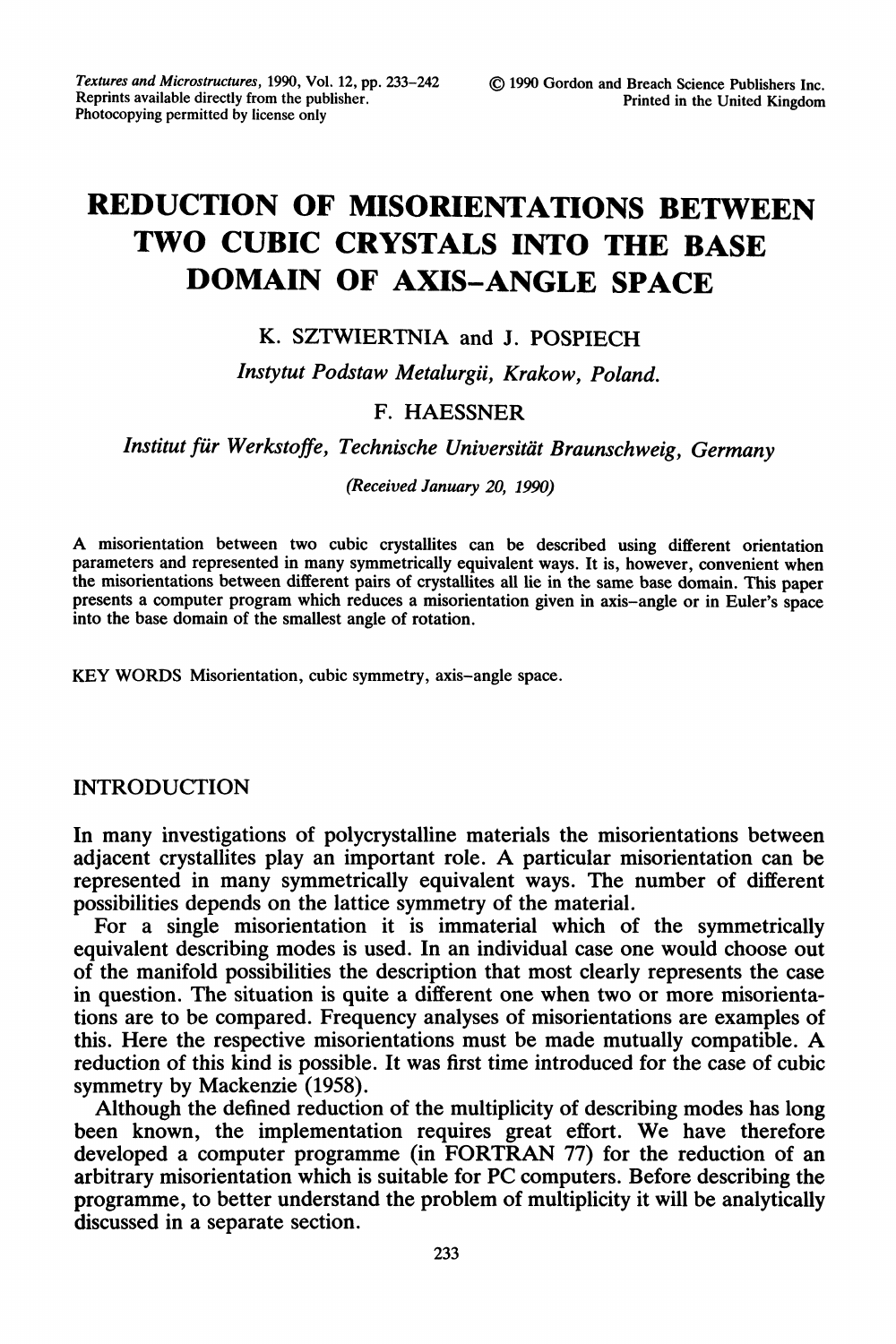#### THE MISORIENTATION BETWEEN TWO CUBIC CRYSTALLITES

Let A and B be two crystallites of the same material, the coordinate systems  $K_A$ and  $K_B$  of which are parallel to  $\langle 100 \rangle$  directions in the respective lattices. The misorientation  $\Gamma_{AB}$  is defined as the rotation which transforms the reference system  $K_B$  into  $K_A$ :

$$
K_A = \Gamma_{AB} \cdot K_B = \Gamma \cdot K_B. \tag{1}
$$

Since both crystallites considered have cubic symmetry there are many different ways in which the misorientation between them can be described. The symmetrically equivalent descriptions  $\Gamma_{AB}^e$  result when the symmetry elements of the O-group are taken into account. These are: (a) The identity element, (b) rotations of 180 $^{\circ}$  around the three  $\langle 100 \rangle$  axes, (c) rotations of 90 $^{\circ}$  around the same axes, (d) rotations of 180° around the six  $\langle 110 \rangle$  axes, (e) rotations of 120° around the four  $\langle 111 \rangle$  axes. The orthogonal matrices  $S_i$   $(i = 1, \ldots, 24)$  corresponding to these 24 rotations are collated in Table 1.

The symmetrically equivalent descriptions of the misorientation  $\Gamma_{AB}$  are then given by:

$$
\Gamma_{AB}^e = S_i \cdot \Gamma \cdot S_j. \tag{2}
$$
  
(*i*, *j* = 1, . . . , 24)

Since the two crystallites are indistinguishable, the inverse rotation  $\Gamma_{BA}$  is equivalent to  $\Gamma_{AB}$ . This means that  $\Gamma$  and  $\Gamma^{-1} = \Gamma^{T}$  (since  $\Gamma$  is real orthogonal) are equivalent:

$$
\Gamma_{BA}^e = S_i \cdot \Gamma^{-1} \cdot S_j. \tag{3}
$$

In consequence, there are  $24 \times 24 \times 2 = 1152$  equally valid descriptions of the misorientation.

A given misorientation can be described using different orientation parameters, the choice of which depends on the nature of the question to be answered. In the present case the misorientation is described in the axis-angle space by a rotation axis r and an angle of rotation  $\omega$  which are common to both crystallites (Hansen et al., 1978). By rotation around the axis the coordinate system of the first crystallite is transferred into that of the other. The rotation axis can be specified by a unit vector **r** with components  $r_x$ ,  $r_y$ ,  $r_z$  or by using spherical polar coordinates  $\vartheta$ ,  $\psi$ . Hence the misorientation  $\Gamma$  can be described as the rotation  $(\omega, r)$  or as the rotation  $(\omega, \vartheta, \psi)$ . In matrix representation it follows:

$$
\Gamma = \begin{pmatrix}\n(1 - r_x^2) \cdot \cos \omega + r_x^2 & r_x \cdot r_y \cdot c + r_z \cdot \sin \omega & r_x \cdot r_z \cdot c - r_y \cdot \sin \omega \\
r_x \cdot r_y \cdot c - r_z \cdot \sin \omega & (1 - r_y^2) \cdot \cos \omega + r_y^2 & r_y \cdot r_z \cdot c + r_x \cdot \sin \omega \\
r_x \cdot r_z \cdot c + r_y \cdot \sin \omega & r_y \cdot r_z \cdot c - r_x \cdot \sin \omega & (1 - r_z^2) \cdot \cos \omega + r_z^2\n\end{pmatrix}
$$
\n(4)

with  $r_x = \cos \psi \cdot \sin \vartheta$ ,  $r_y = \sin \psi \cdot \sin \vartheta$ ,  $r_z = \cos \vartheta$ ,  $c = 1 - \cos \omega$ .

For materials without crystal symmetry it is sufficient to describe all the physically distinguishable misorientations in the whole axis-angle space by the sub-domain defined by the interval  $0 \le \omega \le \pi$ ,  $0 \le \vartheta \le \pi$ ,  $0 \le \psi \le 2\pi$ . Where crystal symmetry prevails, additional conditions result which restrict the size of the sub-domain further, as will be described in the following. It is practicable to choose the base domain so that within it the absolute value of the angle of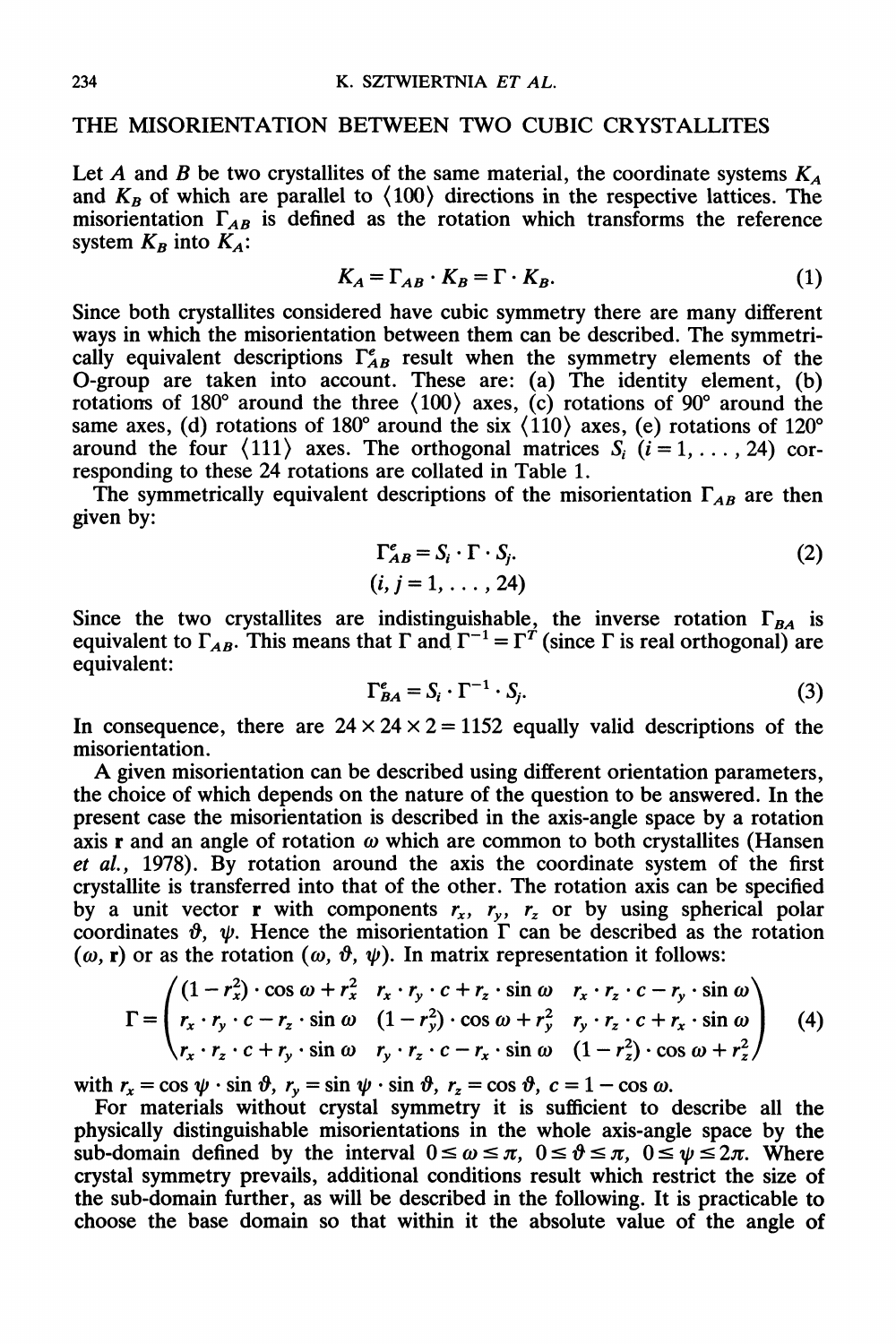| Symbol                  | <b>Matrix</b>                                                                 |                                                                                 | Symbol Matrix                                                                                           |                                    | Symbol Matrix                                                                                     |
|-------------------------|-------------------------------------------------------------------------------|---------------------------------------------------------------------------------|---------------------------------------------------------------------------------------------------------|------------------------------------|---------------------------------------------------------------------------------------------------|
| $S_1 = E$               | $\begin{array}{cc} 1 & 0 \ 0 & 1 \ 0 & 0 \end{array}$<br>$\boldsymbol{0}$     | $S_9 = L_{111}^3$                                                               | $\begin{array}{cc} 0 & 0 \\ 1 & 0 \\ 0 & 1 \end{array}$<br>$\begin{matrix} 0 \\ 0 \end{matrix}$         | $S_{17} = L_{01\bar{1}}^2$         | $\begin{matrix}1\\0\\0\end{matrix}$<br>$\boldsymbol{0}$<br>$\overline{0}$                         |
| $S_2 = L_{010}^2$       | $\begin{matrix} 0 & 1 \\ 0 & 0 \end{matrix}$<br>$\bf{0}$                      | $S_{10} = L_{11\bar{1}}^3$                                                      | $\begin{matrix} 0 & 0 \\ 1 & 0 \\ 0 & -1 \end{matrix}$<br>$\begin{smallmatrix} &0\\0 \end{smallmatrix}$ | $S_{18} = L_{100}^4$               | $\begin{matrix} 0 & 0 & -1 \\ 0 & 1 & 0 \end{matrix}$                                             |
| $S_3 = L_{001}^2$       | $\begin{matrix} 0 & -1 \\ 0 & 0 \end{matrix}$<br>$\bf{0}$                     |                                                                                 | $S_{11} = L_{111}^3$ $\begin{array}{ccc} & 0 & 0 & -1 \\ -1 & 0 & 0 \\ 0 & 1 & 0 \end{array}$           |                                    | $S_{19} = L_{100}^4$ $\begin{array}{ccc} 0 & 0 \\ 0 & -1 \end{array}$<br>$\mathbf{1}$             |
| $S_4 = L_{100}^2$       | $\frac{1}{-1}$<br>$\bf{0}$<br>$\bf{0}$                                        | $S_{12} = L_{111}^3$ $\begin{array}{ccc} 0 & 0 \\ -1 & 0 \\ 0 & -1 \end{array}$ | $\bf{0}$                                                                                                | $S_{20} = L_{011}^2$               | $\begin{array}{cc} 1 & 0 \\ 0 & 0 \\ 0 & 1 \end{array}$<br>$\begin{bmatrix} 1 \\ 0 \end{bmatrix}$ |
| $S_5 = L_{111}^3$       | $\begin{matrix} 0 & 0 & 1 \end{matrix}$<br>$\bf{0}$<br>$\mathbf{0}$           |                                                                                 | $S_{13}=L_{10\bar{1}}^2 \qquad \begin{array}{ccc} 0 & 0 & -1 \\ 0 & -1 & 0 \\ -1 & 0 & 0 \end{array}$   | $S_{21} = L_{110}^2$ $-1$ $-1$ $0$ | 0 0<br>$\bf{0}$                                                                                   |
| $S_6 = L_{111}^3$       | $\begin{matrix} 0 & 0 \\ -1 & 0 \end{matrix}$<br>$\mathbf{1}$<br>$\mathbf{0}$ |                                                                                 | $S_{14} = L_{101}^2$ $\begin{array}{ccc} 0 & -1 & 0 \\ 0 & -1 & 0 \\ 1 & 0 & 0 \end{array}$             | $S_{22} = L_{001}^4$               | $\begin{matrix} -1 & 0 \\ 0 & 0 \end{matrix}$                                                     |
| $S_7 = L_{11\bar{1}}^3$ | $0 -1$<br>$\begin{matrix} 0 \\ 1 \end{matrix}$<br>$\bf{0}$<br>$\bf{0}$        | $S_{15} = L_{010}^4$                                                            | $\begin{array}{cc} 0 & 0 \\ 0 & 1 \\ -1 & 0 \end{array}$<br>$\bf{0}$<br>$\bf{0}$                        | $S_{23} = L_{110}^2$               | $\boldsymbol{0}$<br>$\mathbf{1}$<br>$\boldsymbol{0}$<br>$\mathbf{0}$                              |
| $S_8 = L_{111}^3$       | $0\quad 0$<br>$-1$<br>0<br>$\bf{0}$                                           | $S_{16} = L_{010}^4$                                                            | $\begin{matrix}0\\1\end{matrix}$<br>$\mathbf{1}$<br>$\bf{0}$<br>$\bf{0}$<br>0                           | $S_{24} = L_{00\bar{1}}^4$         | $\mathbf{1}$<br>$\bf{0}$<br>0<br>1<br>$\mathbf{0}$<br>$\mathbf{0}$                                |

Table 1 The 24 possible symmetry elements of the O-group.

The symbols  $L_{uvw}^n$  represents the matrix for a *n*-fold rotation of the crystal coordinate system around the crystal direction (after Hansen *et al.*, 1978).

rotation  $\omega$  is the smallest of all possible angles of rotation  $\omega_i$ . In the case of cubic symmetry 24 different angles of rotation  $\omega_i$  exist. They may be obtained using the following expression:

$$
\omega_j = \arccos ((\operatorname{Tr} (\Gamma \cdot S_j) - 1)/2). \tag{5}
$$

These results are a consequence of the following facts:

(a) Tr  $(\Gamma)$  = Tr  $(\Gamma^{-1})$  = 1 + 2 cos  $\omega$ .

(b) for every C and D it holds that  $Tr (CD) = Tr (DC)$ , on condition that both products exist,

(c) the product  $S_k \cdot S_i$  is also a symmetry rotation of the O-group.

The smallest angle of rotation  $\omega_d$  according to (5), i.e.

$$
\omega_d = \arccos\left(\left(\frac{\text{Max Tr}\left(\Gamma \cdot S_j\right) - 1}{j}\right) / 2\right) \tag{6}
$$

shall be denoted "angle of disorientation." Where both crystallites exhibit cubic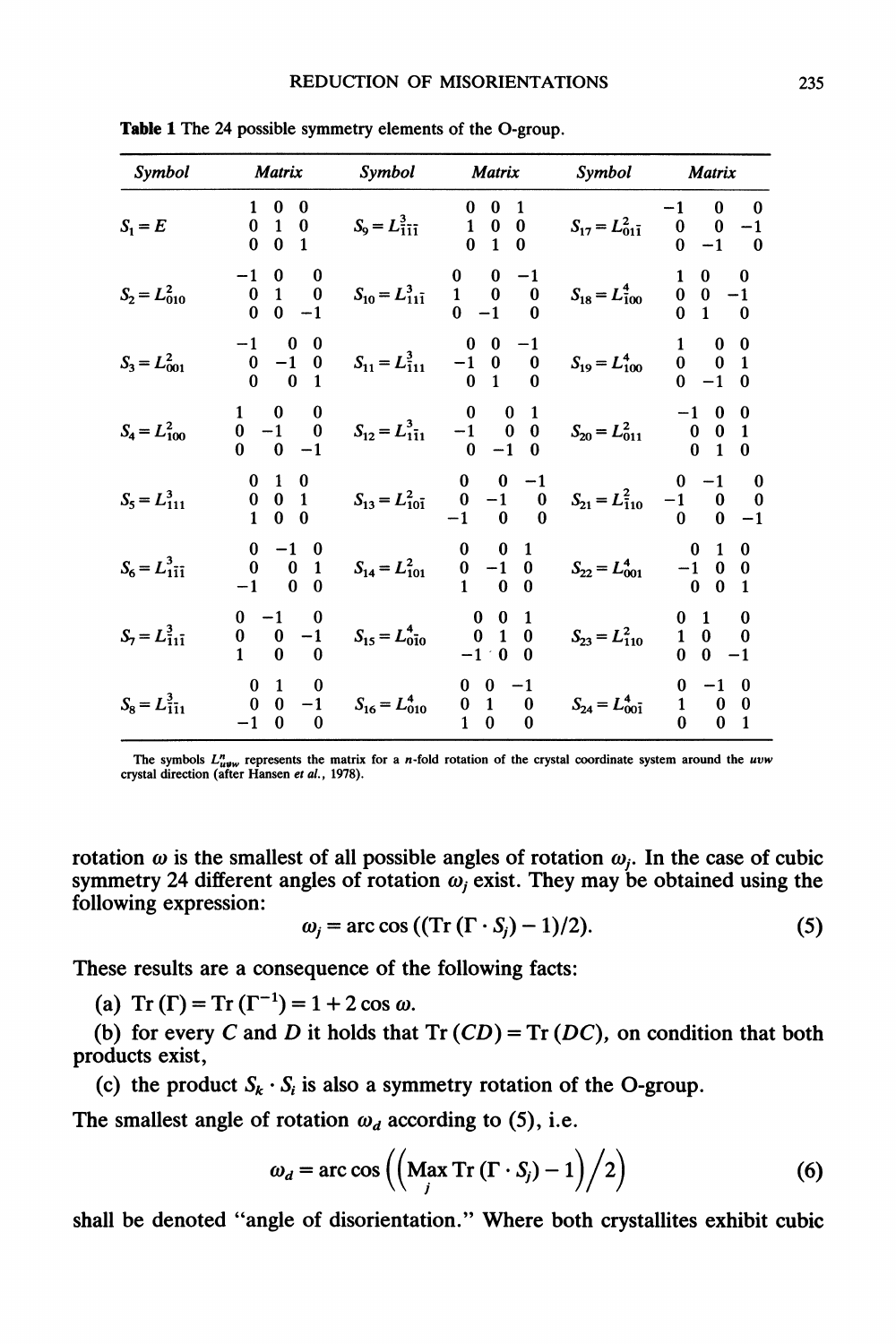symmetry, the largest value the angle of disorientation may have is  $\sim 62.8^{\circ}$ , as first shown by Mackenzie (1958).

Further subdivision of the  $\omega$  = const, region may be concluded from the following: If  $\Gamma$  represents a rotation  $\omega$ , r, then  $S_i \cdot \Gamma \cdot S_i^{-1}$  represents a rotation  $\omega$ ,  $S_i \cdot r$ . The interval for the rotation angle was defined as  $0 \le \omega \le \pi$ . Then, if the inversion is not taken into account, the position of the rotation axis can always be reduced to a double standard triangle. Through inversion a further equality results:  $(\omega, \vartheta, \psi)^e = (\omega, \vartheta, \pi/2 - \psi)$ .<sup>†</sup> It follows from this that the axis of rotation lies in the single spherical standard triangle, determined f.i. by  $r_z \ge r_x \ge r_v \ge 0.$ 

#### References

- 1. Mackenzie, J. K. (1958). Biometrica 45, 229.
- 2. Hansen, J., Pospiech, J., Lücke, K. (1978). Tables for Texture Analysis of Cubic Crystals, Springer Verlag, Berlin-Heidelberg.

The equivality  $(\omega, \vartheta, \psi)^e = (\omega, \vartheta, \pi/2 - \psi)$  can be obtained from the relation  $\Gamma^e =$  $S_{21} \cdot \Gamma^{-1} \cdot S_{21}^{-1}$ .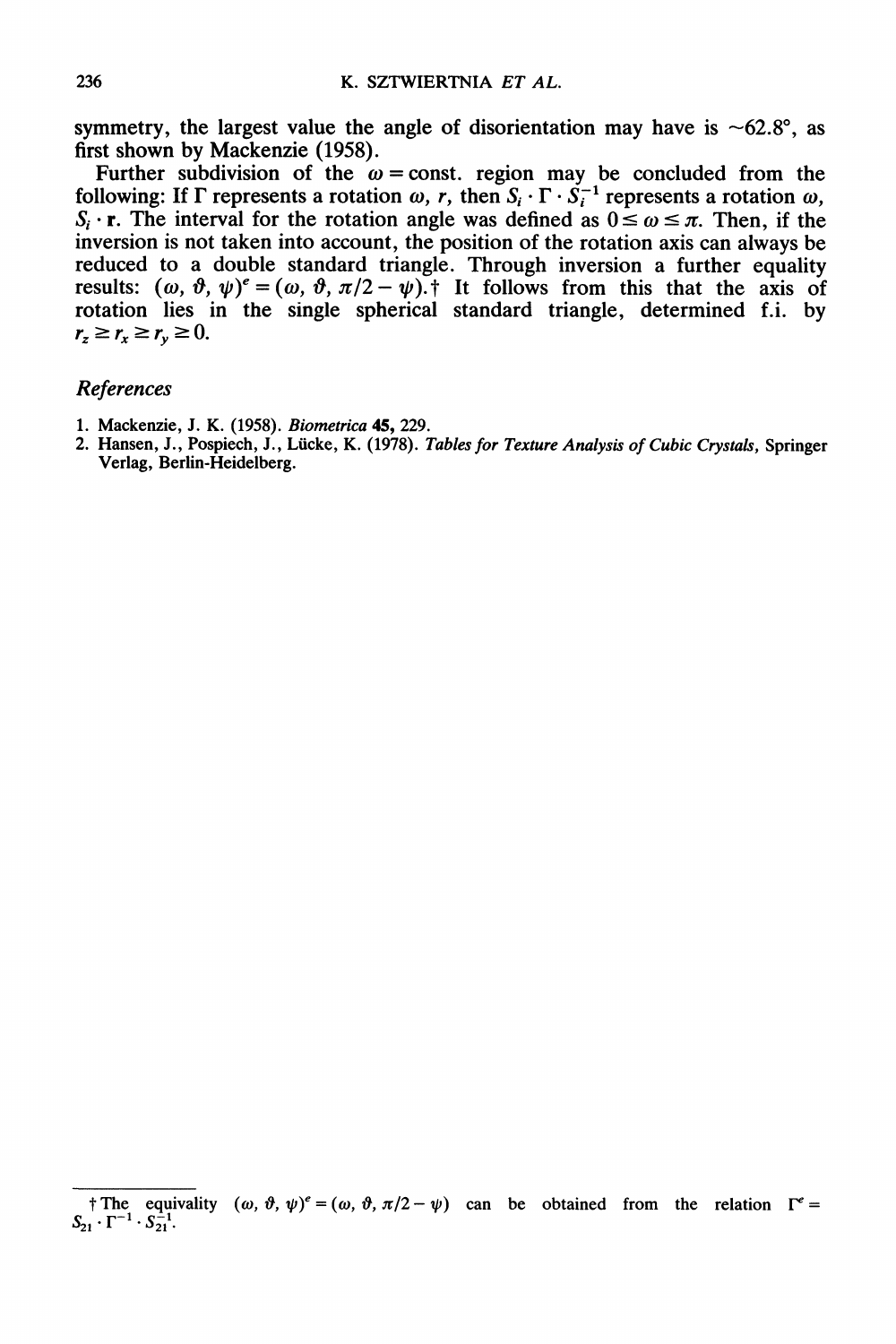THE COMPUTER PROGRAM

```
C This program reduces the given misorientation to the base domain of
C the disorientation angle. The rotation axis lies in the standard
C triangle. The program prints the disorientaton angle and the para-
C meters of the rotation axis. The rotation axis is represented by
C polar coordinates theta, psi and additionally by components x,y,z.
C
      COMMON /SMA/ W(3,3)
      COMMON /SMBA/ XX,RXM
      XX=.0174533
      RXM=45.*XX
    1 PRINT \star,'The misorientation described by rotational coordinates \star1 - enter,<br>\star the misorientation described by the Euler
                                the misorientation described by the Euler
     *Angles - 2 - enter.'
      READ *, TYP
    2 CONTINUE
      RX=IO000.
      IF(TYP.EQ.I.) THEN
      PRINT *,'Give the rotation angle and the coordinates of rotation
     *axis - omega, x, y, z,'
      READ *, OM,X,Y,Z
      CALL MATR1 (OM,X, Y,Z)
      END IF
      IF (TYP.EQ.2.) THEN
      PRINT *,'Give the Euler Angles - fil, fi, fi2'
      READ *, FI1,FI,FI2
      CALL MATR2(FI1,FI,FI2)
      END IF
      IF(TYP.NE.I..AND.TYP.NE.2.) GO TO
      CALL MINOS(KR,RX)
      IF(RX.EQ.O.) THEN
      PRINT *, 'omega=O'
      GO TO 3
      END IF
      CALL AXIS(KR,RX,A1,A2,A3)
      CALL BASIS(A1,A2,A3,PR,TH,B1,B2,B3)
      RX=RX/XX
      IF(PR.GT.45.) PR=90.-PR
      PRINT 100, RX,TH,PR,B1,B2,B3
    3 PRINT *, 'For continue 1 - enter'
      READ *, DES
      IF(DES.EQ.I.) GO TO 2
  100 FORMAT(IH ,7H omega=,F5.1,8H theta=,f5.1,6H psi=,f5.1,3H***,
     "3F7.3)
      STOP
      END
      SUBROUTINE MATRI(OM,X,Y,Z)
      COMMON /SMA/ W(3,3)
      COMMON /SMBA/ XX,RXM
      OM=OM*XX
      SQ=SQRT(X*X+Y*Y+Z*Z)
      x=x/sQ
      Y=Y/SQ
      z=z/sQ
      SM=SIN(OM)
      CM=COS(OM)
      COM=I.-CM
      W(1,1) = (1. - X^*X)^*CM+X^*XW(1,2)=X*Y*COM+Z*SM
      W(1,3) = X*Z*COM-Y*SMW(2,1) = X*Y*COM-Z*SM
```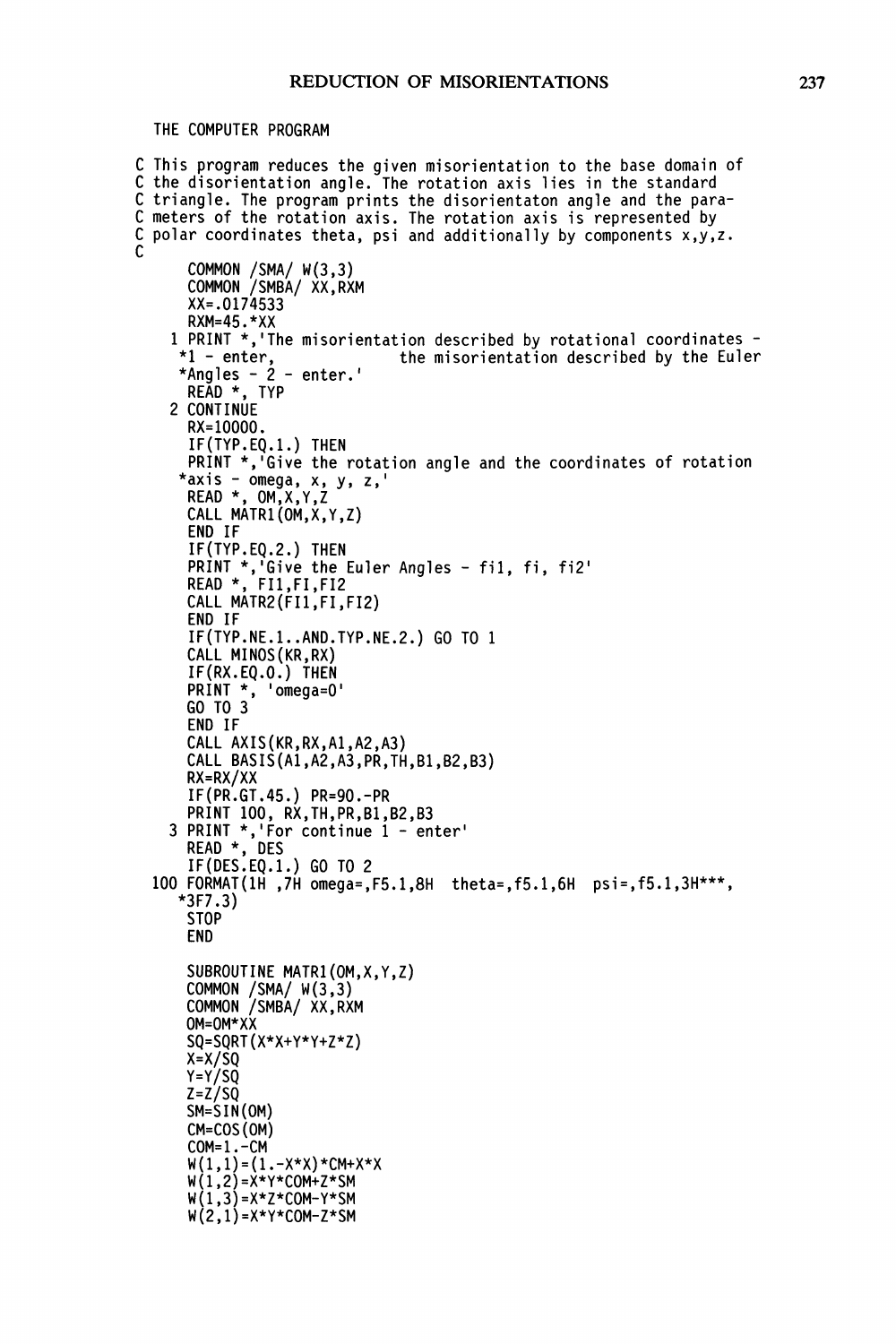$W(2,2) = (1. - Y^*Y) * CM+Y^*Y$ W (2,3) =Y\*Z\*COM+X\*SM W(3,1)=X\*Z\*COM+Y\*SM W (3,2) Y\*Z\*COM-X\*SM w(3,3)=(1.-Z\*Z)\*CM+Z\*Z RETURN END SUBROUTINE MATR2(F1 ,FD,F2) COMMON /SMA/ W(3,3) COMMON /SMBA/ XX,RXM FI=FI\*XX FD=FD\*XX F2=F2\*XX SAI=SIN(FI) SAD=SlN(FD) SA2=SIN(F2) CAI=COS(FI) CAD=COS (FD) CA2=COS (F2)  $W(1, 1)$ =CA1\*CA2-SA1\*SA2\*CAD  $W(1,2) = SA1*CA2+CAI*SA2*CAD$ <br> $W(1,3) = SA2*SAD$ W(1,3)=SA2\*SAD<br>W(2,1)=-CA1\*SA2-SA1\*CA2\*CAD  $W(2,2) = -SA1*SA2+CA1*CA2*CAD$  $W(2,3) = CA2*SAD$  $W(3,1)$ =SA1\*SAD  $W(3,2) = -CA1*SAD$  $W(3,3) = CAD$ **RETURN** END SUBROUTINE MINOS(KR,RX) COMMON/SMA/ W(3,3) COMMON/SMBA/ XX, RXM N=O  $W11=W(1,1)$ W12=W(1,2)  $W13=W(1,3)$  $W21=W(2,1)$ W22=W(2,2) W23=W(2,3)  $W31=W(3,1)$  $W32=W(3,2)$  $W33=W(3,3)$ COM=ZZZ(WII,W22,W33) CALL MINOM(KR,RX,COM,N) IF(RX.LT.RXM) RETURN COM=ZZZ(-W11,W22,-W33) CALL MINOM(KR,RX,COM,N) IF(RX.LT.RXM) RETURN COM=ZZZ(-W11,-W22,W33) CALL MINOM(KR,RX,COM,N) IF(RX.LT.RXM) RETURN COM=ZZZ(W11,-W22,-W33) CALL MINOM(KR,RX,COM,N) IF(RX.LT.RXM) RETURN COM=ZZ(W21,W32,W13) CALL MINOM(KR,RX,COM,N) IF(RX.LT.RXM) RETURN COM=ZZZ(-W21,W32,-WI3) CALL MINOM(KR,RX,COM,N) IF(RX.LT.RXM) RETURN COM=ZZZ(-W21,-W32,WI3)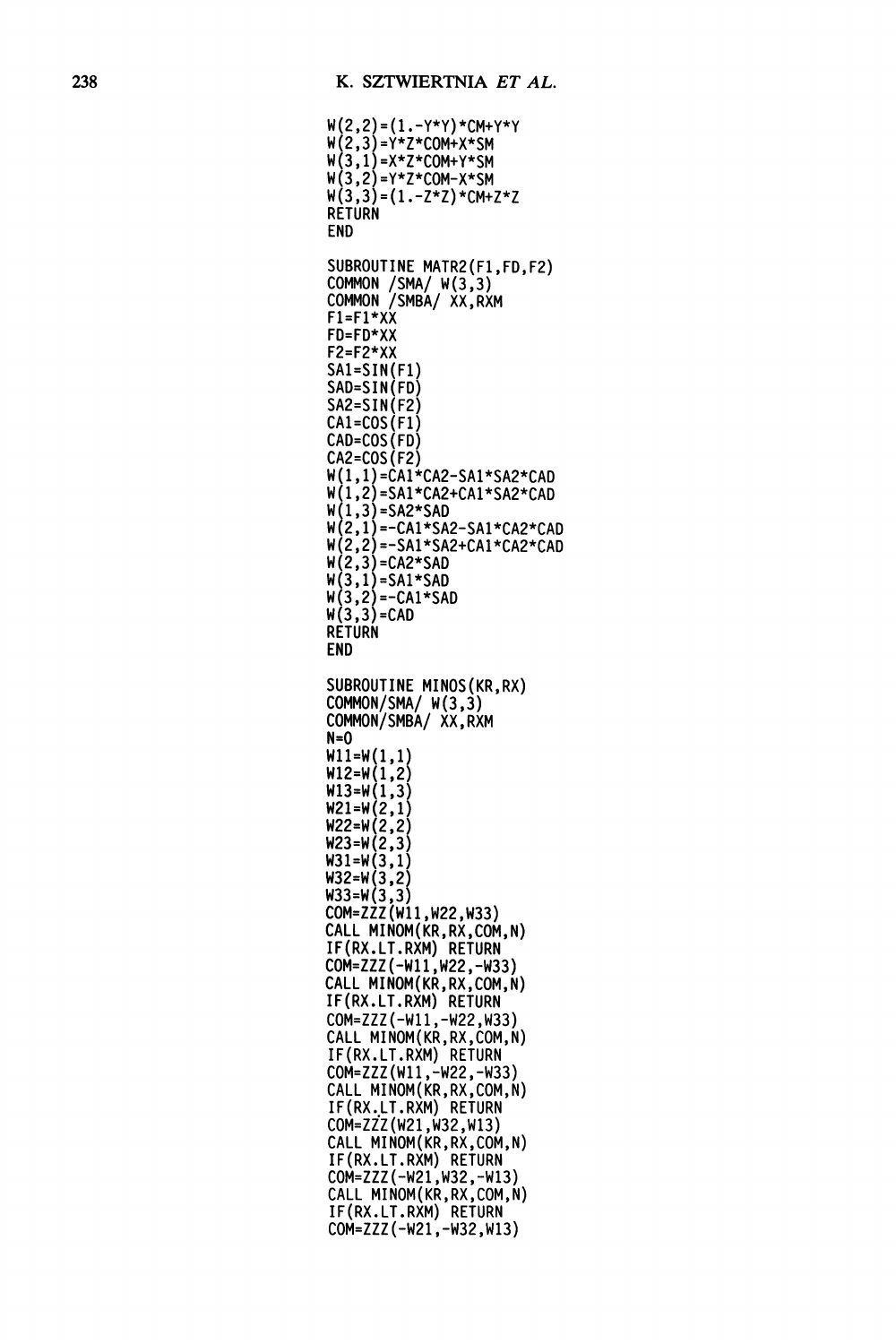CALL MINOM(KR,RX,COM,N) IF(RX.LT.RXM) RETURN COM=ZZZ(W21,-W32,-W13) CALL MINOM(KR,RX,COM,N) IF(RX.LT.RXM) RETURN COM=ZZZ(W31,W12,W23) CALL MINOM(KR,RX,COM,N) IF(RX.LT.RXM) RETURN COM=ZZZ(-W31,W12,-W23) CALL MINOM(KR,RX,COM,N) IF(RX.LT.RXM) RETURN COM=ZZZ(-W31,-W12,W23) CALL MINOM(KR, RX, COM, N) IF(RX.LT.RXM) RETURN COM=ZZZ(W31,-WI2,-W23) CALL MINOM(KR,RX,COM,N) IF(RX.LT.RXM) RETURN COM=ZZZ(-W31,-W22,-W13) CALL MINOM(KR,RX,COM,N) IF(RX.LT.RXM) RETURN COM=ZZZ(W31,-W22,W13) CALL MINOM(KR,RX,COM,N) IF(RX.LT.RXM) RETURN COM=ZZZ(W31,W22,-W13) CALL MINOM(KR,RX,COM,N) IF(RX.LT.RXM) RETURN COM=ZZZ(-W31,W22,W13) CALL MINOM(KR,RX,COM,N) IF(RX.LT.RXM) RETURN COM=ZZZ(-W11,-W32,-W23) CALL MINOM(KR,RX,COM,N) IF(RX.LT.RXM) RETURN COM=ZZZ(WI1,-W32,W23) CALL MINOM(KR,RX,COM,N) IF(RX.LT.RXM) RETURN COM=ZZZ(W11,W32,-W23) CALL MINOM(KR,RX,COM,N) IF(RX.LT.RXM) RETURN COM=ZZZ(-W11,W32,W23) CALL MINOM(KR,RX,COM,N) IF(RX.LT.RXM) RETURN COM=ZZZ(-W21,-WI2,-W33) CALL MINOM(KR,RX,COM,N) IF(RX.LT.RXM) RETURN COM=ZZZ(W21,-W12,W33) CALL MINOM(KR,RX,COM,N) IF(RX.LT.RXM) RETURN COM=ZZZ(W21,W12,-W33) CALL MINOM(KR,RX,COM,N) IF(RX.LT.RXM) RETURN COM=ZZZ(-W21,W12,W33) CALL MINOM(KR,RX,COM,N) RETURN END SUBROUTINE MINOM(KR,RX,COM,N) N=N+I IF(COM.GT.RX) RETURN RX=COM KR=N RETURN END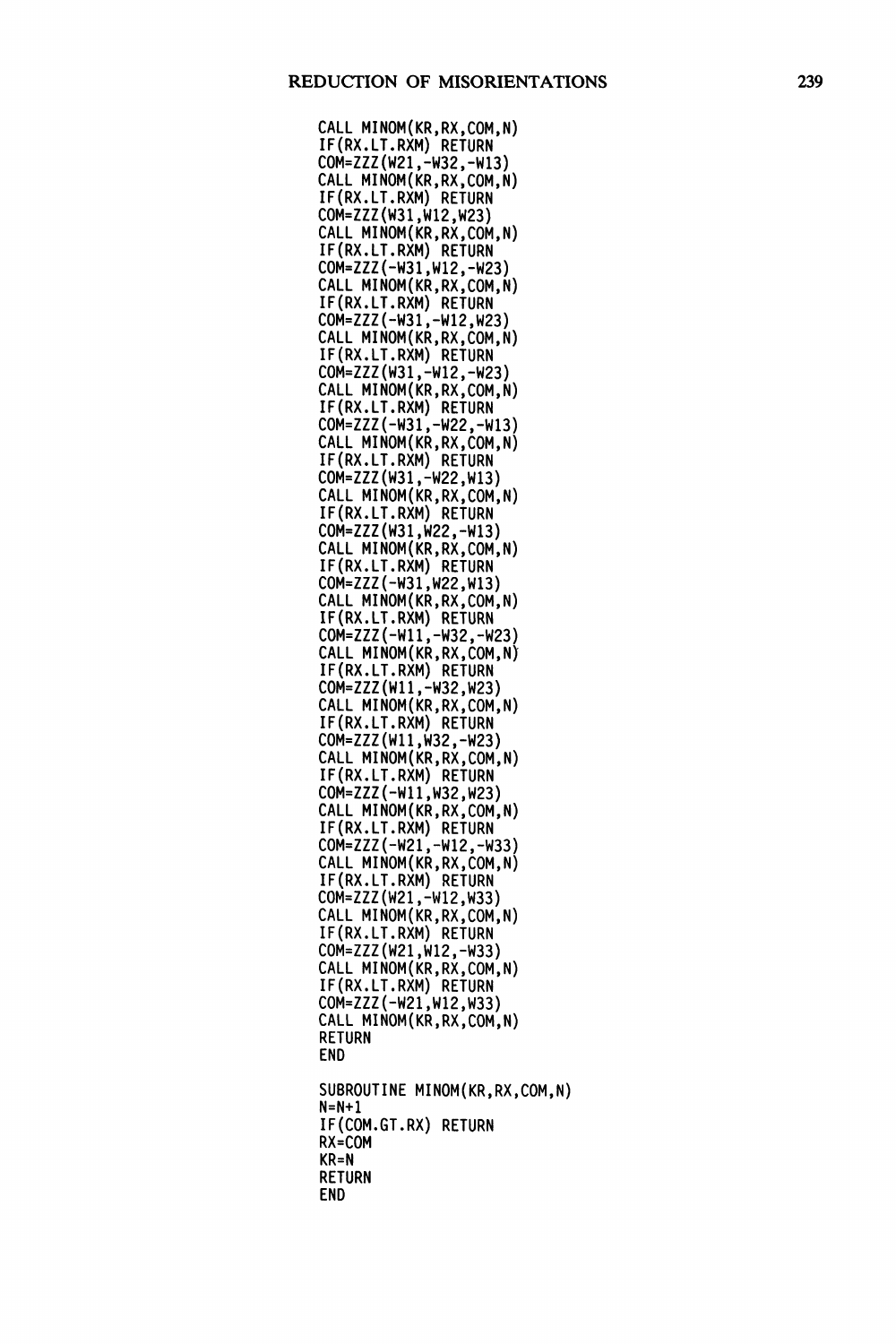```
FUNCTION ZZZ(A,B,C)
CCC = (A+B+C)/2.0-0.5IF(CCC.GT.1.) CCC=1.IF(CCC.LT.-1.) CCC=-1.ZZZ=ACOS (CCC)
RETURN
END
SUBROUTINE BASIS(DI,D2,D3,PR,TH,BI,B2,B3)
COMMON /SMBA/ XX,RXM
III=O
X = D3Y=D2
Z=DI
CALL BASA(Z,Y,X,III,TH,PR,B1,B2,B3)
IF(III.EQ.I) RETURN
CALL BASA(-Z,Y,-X,III,TH,PR,B1,B2,B3)
IF(III.EQ.I) RETURN
CALL BASA(-Z,-Y,X,III,TH,PR,BI,B2,B3)
IF(III.EQ.I) RETURN
CALL BASA(Z,-Y,-X,III,TH,PR,B1,B2,B3)
IF(III.EQ.I) RETURN
CALL BASA(Y,X,Z,III,TH,PR,B1,B2,B3)
IF(III.EQ.I) RETURN
CALL BASA(-Y,X,-Z,III,TH,PR,B1,B2,B3)
IF(III.EQ.I) RETURN
CALL BASA(-Y,-X,Z,III,TH,PR,B1,B2,B3)
IF(III.EQ.I) RETURN
CALL BASA(Y,-X,-Z,III,TH,PR,BI,B2,B3)
IF(III.EQ.1) RETURN
CALL BASA(X,Z,Y,III,TH,PR,B1,B2,B3)
IF(III.EQ.I) RETURN
CALL BASA(-X,Z,-Y,III,TH,PR,BI,B2,B3)
IF(III.EQ.I) RETURN
CALL BASA(-X,-Z,Y,III,TH,PR,BI,B2,B3)
IF(III.EQ.I) RETURN
CALL BASA(X,-Z,-Y,III,TH,PR,B1,B2,B3)
IF(III.EQ.I) RETURN
CALL BASA(-X,-Y,-Z,III,TH,PR,B1,B2,B3)
IF(III.EQ.I) RETURN
CALL BASA(X,-Y,Z,III,TH,PR,B1,B2,B3)
IF(III.EQ.I) RETURN
CALL BASA(X,Y,-Z,III,TH,PR,BI,B2,B3)
IF(III.EQ.I) RETURN
CALL BASA(-X,Y,Z,III,TH,PR,B1,B2,B3)
IF(III.EQ.I) RETURN
CALL BASA(-Z,-X,-Y,III,TH,PR,BI,B2,B3)
IF(III.EQ.I) RETURN
CALL BASA(Z,-X,Y,III,TH,PR,B1,B2,B3)
IF(III.EQ.I) RETURN
CALL BASA(Z,X,-Y,III,TH,PR,B1,B2,B3)
IF(III.EQ.I) RETURN
CALL BASA(-Z,X,Y,III,TH,PR,B1,B2,B3)
IF(III.EQ.I) RETURN
CALL BASA(-Y,-Z,-X,III,TH,PR,BI,B2,B3)
IF(III.EQ.I) RETURN
CALL BASA(Y,-Z,X,III,TH,PR,B1,B2,B3)
IF(III.EQ.I) RETURN
CALL BASA(Y,Z,-X,III,TH,PR,B1,B2,B3)
IF(III.EQ.I) RETURN
CALL BASA(-Y,Z,X,III,TH,PR,BI,B2,B3)
RETURN
END
```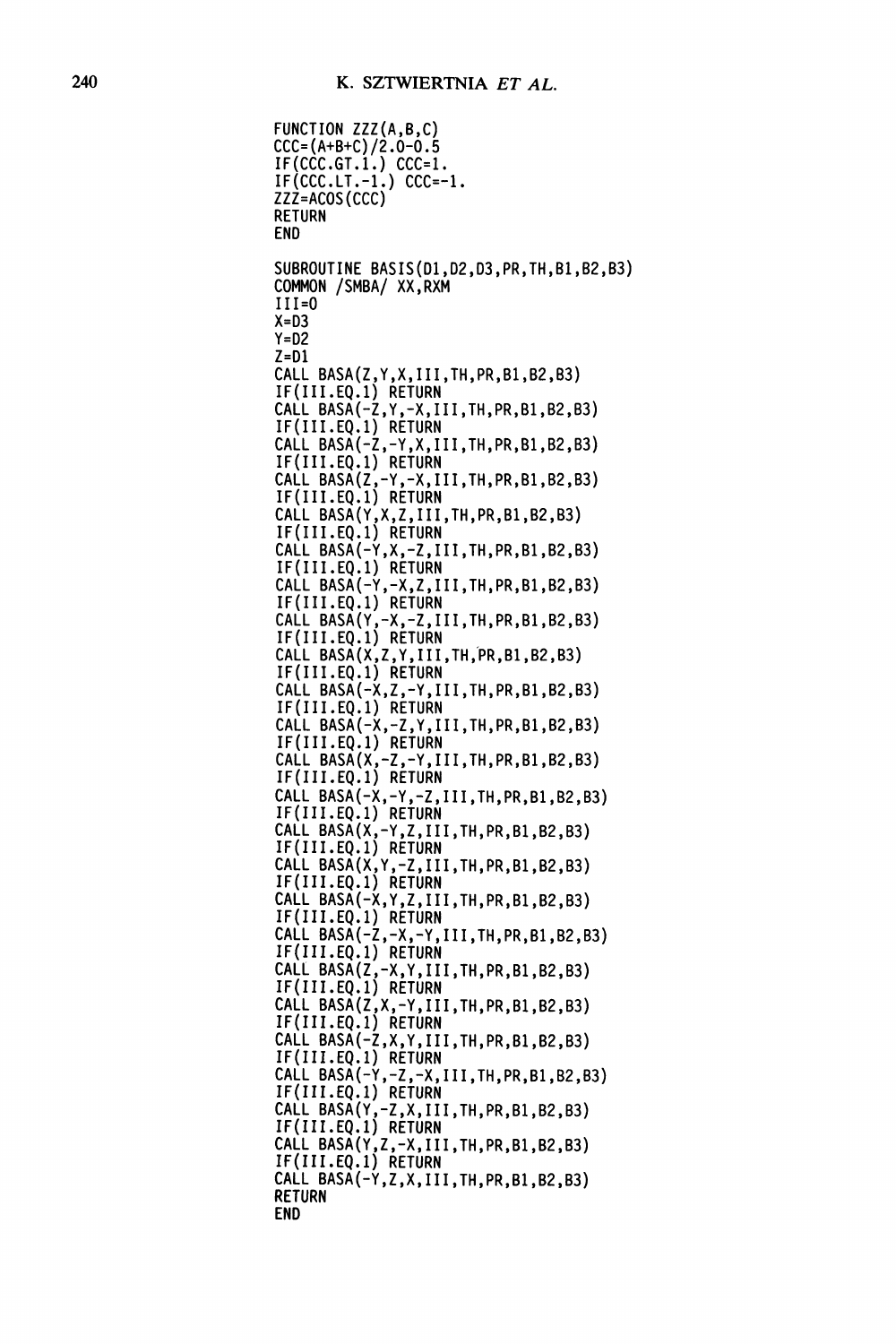```
SUBROUTINE BASA(A1, A2, A3, III, TH, PR, B1, B2, B3)COMMON /SMBA/ XX,RXM
   IF(A3.LT.O..OR.A2.LT.O..OR.AI.LT.O.) RETURN
   IF(A3. LT.A2.0R.A3 .LT.AI) RETURN
   BI=AI
   B2=A2
   B3=A3
   III=1IF(A3.GE.I.) THEN
   TH=0.
   PR=O.
   RETURN
   END IF
   TH=ACOS (A3)/XX
   PR=ATAN2 (A2 ,AI)/XX
   III=1
   RETURN
   END
   SUBROUTINE AXIS(KR,RX,AI,A2,A3)
   COMMON /SMA/ W(3,3)R=2.*SIN(RX)
   GO TO (1,2,3,4,5,6,7,8,9,10,11,12,13,14,15,16,17,18,19,20,
  "21,22,23,24) ,KR
 1 A3=(W(1,2)-W(2,1))/R<br>A2=(W(3,1)-W(1,3))/R
   AI=(W(2,3)-W(3,2))/RGO TO 25
2 A3=(-W(1,2)-W(2,1))/R<br>A2=(-W(3,1)+W(1,3))/RAI = (W(2,3)+W(3,2))/RGO TO 25
 3 A3=(-W(1,2)+W(2,1))/RA2 = (W(3,1) + W(1,3))/R
   AI = (-W(2,3)-W(3,2)) / RGO TO 25
 4 A3=(W(1,2) + W(2,1))/R
   A2 = (-W(3,1)-W(1,3)) /RA1 = (-W(2,3) + W(3,2)) / RGO TO 25
 5 A3=(W(2,2)-W(3,1))/R
   A2= (W(I, I)-W (2,3))/R
   AI (W (3,3)-W (1,2) )/R
   GO TO 25
 6 A3= (-W(2,2)-W (3,1))
A2=(-W(I, I)+W(2,3)) I
   AI = (W(3,3) + W(1,2))/R
   GO TO 25
 7 A3=(-W(2,2)+W(3,1))/RA3=(-W(∠,∠)+W(3,I))/R<br>A2=(W(1,1)+W(2,3))/R
   AI = (-W(3,3)-W(1,2)) / RGO TO 25
   A2=(-W(1,1)-W(2,3))/R<br>A1=(-W(3,3)+W(1,2))/R
 GO TO 25<br>9 A3=(W(3,2)-W(1,1))/R
    A2=(W(2,1)-W(3,3))/R<br>A1=(W(1,3)-W(2,2))/R
   GO TO 25
10 A3=(-W(3,2)-W(1,1))/RA2 = (-W(2,1)+W(3,3))/R
   A1 = (W(1,3) + W(2,2))/R
   GO TO 25
```